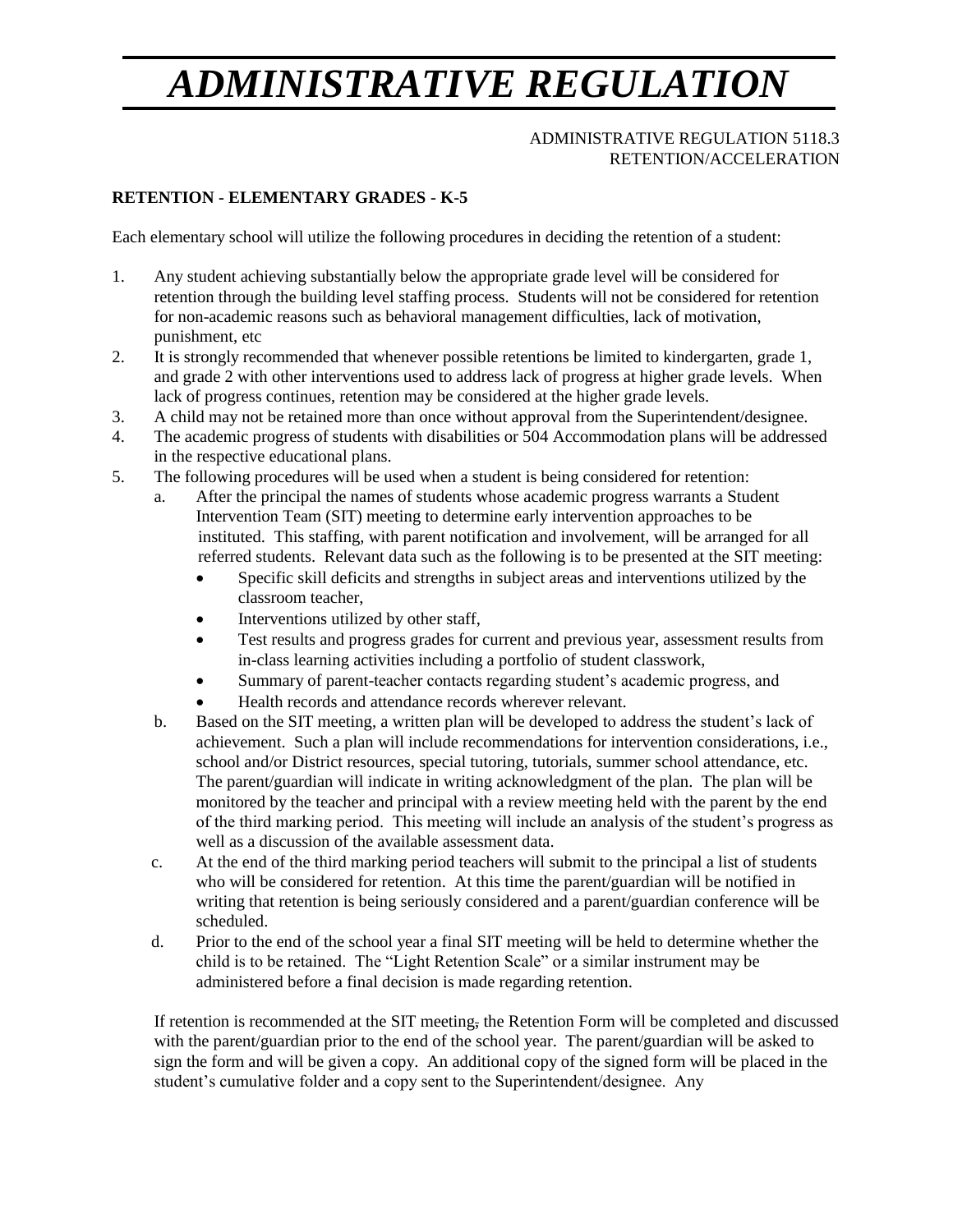conditions regarding the retention such as reconsideration after summer school or during the next school year will be noted on the Retention Form.

- 6. Parent/guardian approval for retention will generally be considered necessary for successful implementation of the retention.
- 7. If a retention is recommended without parent/guardian approval, the parent/guardian will have the right to appeal that recommendation to the Superintendent/designee.
- 8. The retention will be noted on the student's report card. Summaries of all staffings will be placed in the student's record for

## **ACCELERATION – GRADES K - 8**

The Kenosha Unified School District recognizes a need for educational alternatives for students who demonstrate advanced academic achievement. The purpose of acceleration is to place students at the level of their demonstrated competence. There are two types of acceleration that may be appropriate for academically talented students. One is vertical acceleration in which a student moves through the regular curriculum sequence at an advanced pace. The second is horizontal acceleration in which the depth and breadth of a curricular area is explored in more detail.

Each school will utilize the following procedures in deciding either the grade or subject acceleration of a student:

- 1. A student may be referred for grade, subject, or course sequence acceleration by a teacher, any other school district professional, or parent(s)/guardian(s) by using the District acceleration form.
- 2. Decisions regarding acceleration of students will be handled through the building level staffing process.
- 3. Appropriate challenges within the classroom structure will be used as the first alternative in the development of a student's acceleration plan.
- 4. An evaluation of the student's potential to benefit from subject acceleration or advanced grade placement shall be required. Pertinent data, staff observations, and documented academic performance will be considered in the decision concerning acceleration. To be considered for acceleration, the student should meet the following criteria:
	- 1.Based on an evaluation by the school counselor or other appropriate staff, the student indicates a desire to be accelerated.
	- 2.Based on the building staffing, it is concluded that the socio-emotional maturity of the student is at a level where acceleration is desirable.
	- 3.Demonstrated exceptional achievement levels in classwork as evidenced by at least one of the following:
		- 95<sup>th</sup> percentile on a scholastic aptitude test,
		- Academic performance level which is two to four years above current grade level on standardized achievement tests,
		- Above average performance on end of course or grade tests administered by a teacher of the current grade or subject in which the student is enrolled.

If needed, the recommendation will be referred to the appropriate staff (school psychologist, talent development program consultant, counselor) for additional evaluation.

5. A conference will be held with all involved personnel including the student's parents/guardians, the student, teacher(s) and the talent development program coordinator to recommend appropriate placement. The building principal will decide if the placement decision is appropriate. The principal's decision may be appealed to the Superintendent/designee.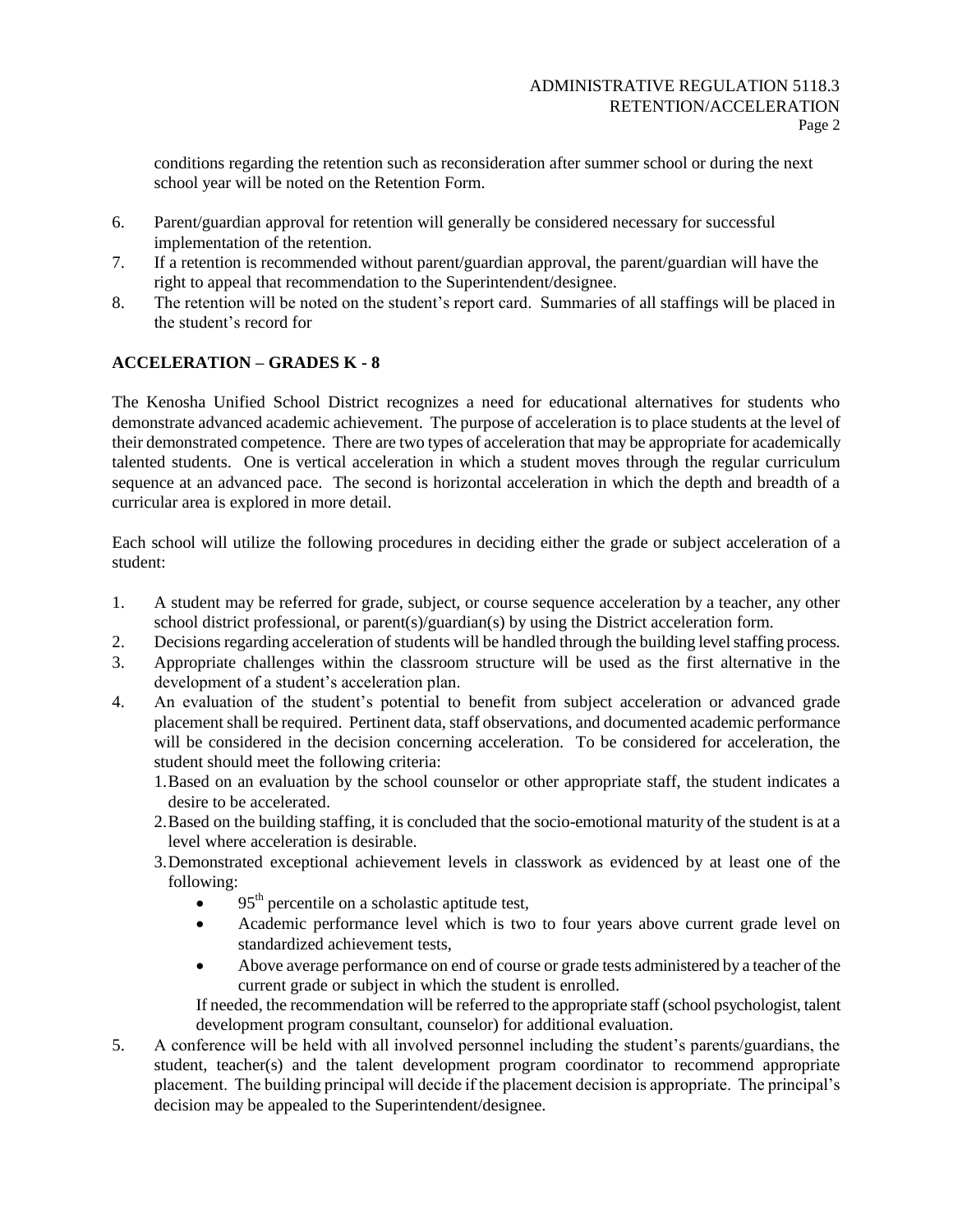- 6. If the student will be advancing to a different level from one school to another, i.e., elementary to middle high school, administration and counseling staff of both schools will be involved in the planning process. The receiving teacher will conduct an ongoing evaluation.
- 7. All grade, subject, or course acceleration decisions shall be made on a trial basis based on the report card grading schedule. In the case of grade acceleration, a staffing will be held to review the student's progress. At the end of a three-month trial period, the receiving teacher will assess the student's progress to ensure that the proper placement has been made. If academic or adjustment difficulties occur, the committee will reconvene to determine appropriate placement.

## **RETENTION -MIDDLE HIGH SCHOOL, GRADES 6-8**

Each middle school will utilize the following procedures in deciding the retention of a student.

- 1. Any student who is experiencing lack of academic success in grades 6, 7 and 8 as indicated by course grades will be considered for retention through the building level Student Intervention Team (SIT) meeting process.
- 2. Students will not be considered for retention for non-academic reasons such as behavioral management difficulties, lack of motivation, punishment, etc.
- 3. A student may not be retained more than once without approval from the Superintendent/designee.
- 4. The academic progress of students with disabilities or 504 Accommodations will be addressed in the respective educational plans.
- 5. At the end of the first quarter or as soon as evident, any student with two or more failures in academics or full year courses will be staffed to determine the need for early intervention approaches. The following information will be presented for each student being considered for intervention/retention:
	- Specific skill deficits and strengths in subject areas and interventions utilized by the classroom teacher,
	- Interventions utilized by other staff,
	- Test results and progress grades for current and previous year, assessment results from in-class learning activities including a portfolio of student classwork,
	- Summary of parent-teacher contacts regarding student's academic progress, and
	- Health records and attendance records wherever relevant.
- 6. Classroom teachers**,** AS PART OF THE sit Team, will develop a plan with specific recommendations/modifications to address the students lack of achievement in those subjects where retention may be considered. Such a plan will include recommendations for intervention considerations, i.e., school and/or District resources, tutorials, summer school attendance, etc. The parent/guardian will indicate, in writing, acknowledgment of the plan. The plan will be monitored by the assigned SIT Team member. The parent/guardian will be notified in writing no later than the end of the second marking period that there are concerns regarding the educational progress of the student and that there is a strong possibility of retention. A parent/guardian-teacher conference will be scheduled.
- 7. At the end of the school year, a review of the student's academic progress will be conducted as part of a SIT Team review**.**. Any student failing all four academic classes will be recommended for retention. Parent/guardian will be notified that retention is being recommended.
- 8. Students with fewer academic failures or failure in other full year subjects will be given the option of making up a minimum of two deficiencies in summer school. The third deficiency may be made up during the following year if the student has successfully completed summer school.
- 9. A Retention Form will be completed with a copy placed in the student's record folder and a copy sent to the Superintendent/designee. Any conditions regarding the retention such as reconsideration after summer school or during the next school year should be noted on the Retention Form. Summaries of all SIT meetings will be placed in the student's record folder.